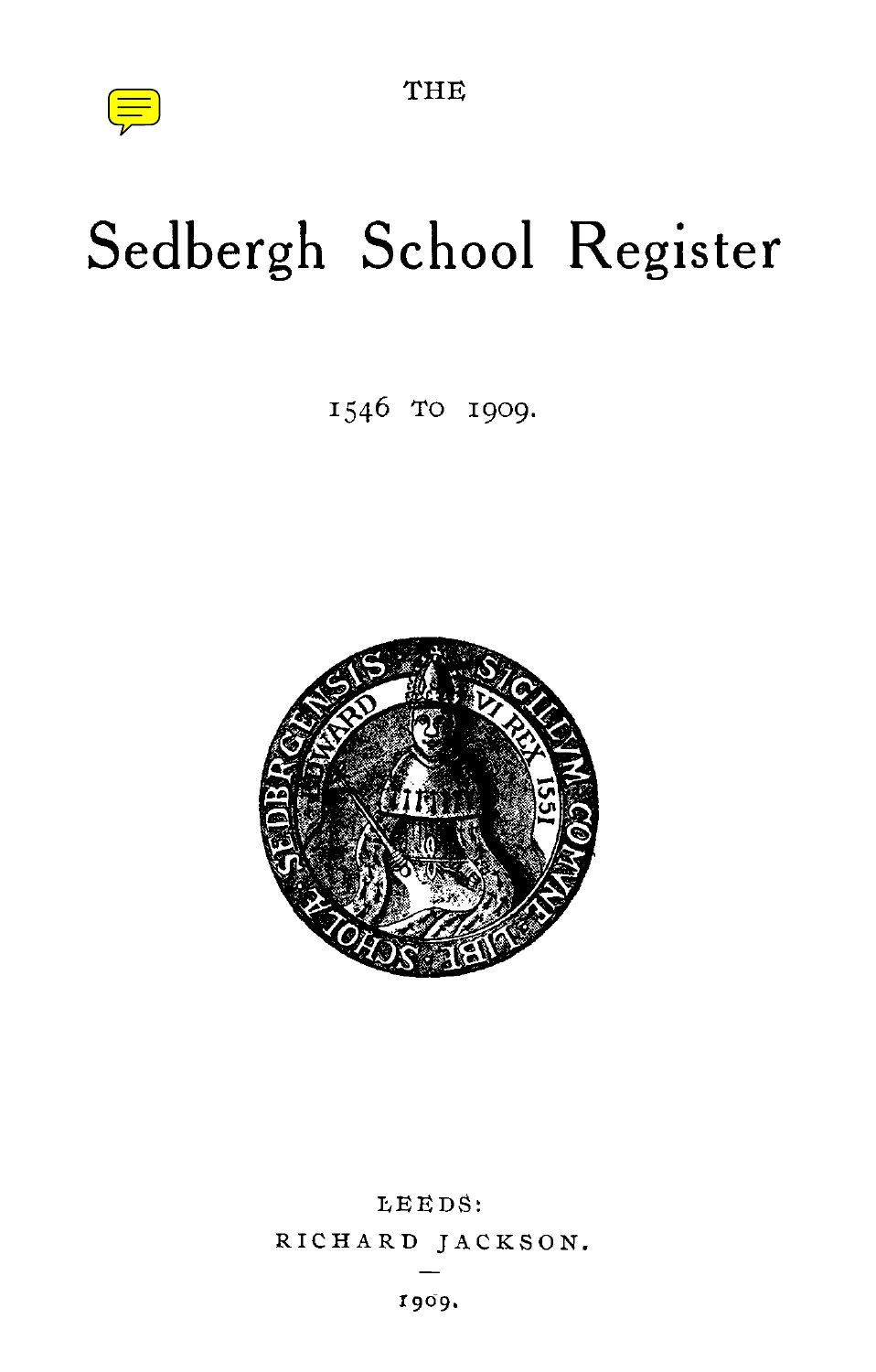

### PREFACE.

**I**N thanking those who have helped me in preparing the Second Edition of the Register, I have to single out three names for special mention—Mr. A. F. Leach, Professor J. E. B. Mayor, and Mr. N. N. Thompson (O.S.) Mr. Leach holds in the hollow of his hand the history of every school with any claim to antiquity, and he has most kindly allowed me to make full use of all that he has written about Sedbergh. I may say at once that for the greater part of the early history of the School, up to the abolition of the Chantry in 1548, I am indebted to a diligent perusal of " Yorkshire Schools," prepared by him for the "Yorkshire Archaeological Society."

Professor Mayor has taken the trouble to go through all the names in the First Edition up to 1875, adding the B.A. and M.A. degrees, where they were missing. I cannot sufficiently thank him for the immense labour which these useful corrections involved. Mr. N. N. Thompson is an old ally, and has laid me under a deep obligation once more by correcting mistakes, and suggesting additions. I have also had the advantage of being able to use the last volume of the " St. John's College Admission Register," with the very copious annotations by the Master of St. John's, who has lately shewn his interest in the School by once more accepting office as a Governor. Of those who are not " O.S.S." I have to thank Mr. W. H. Richardson for various interesting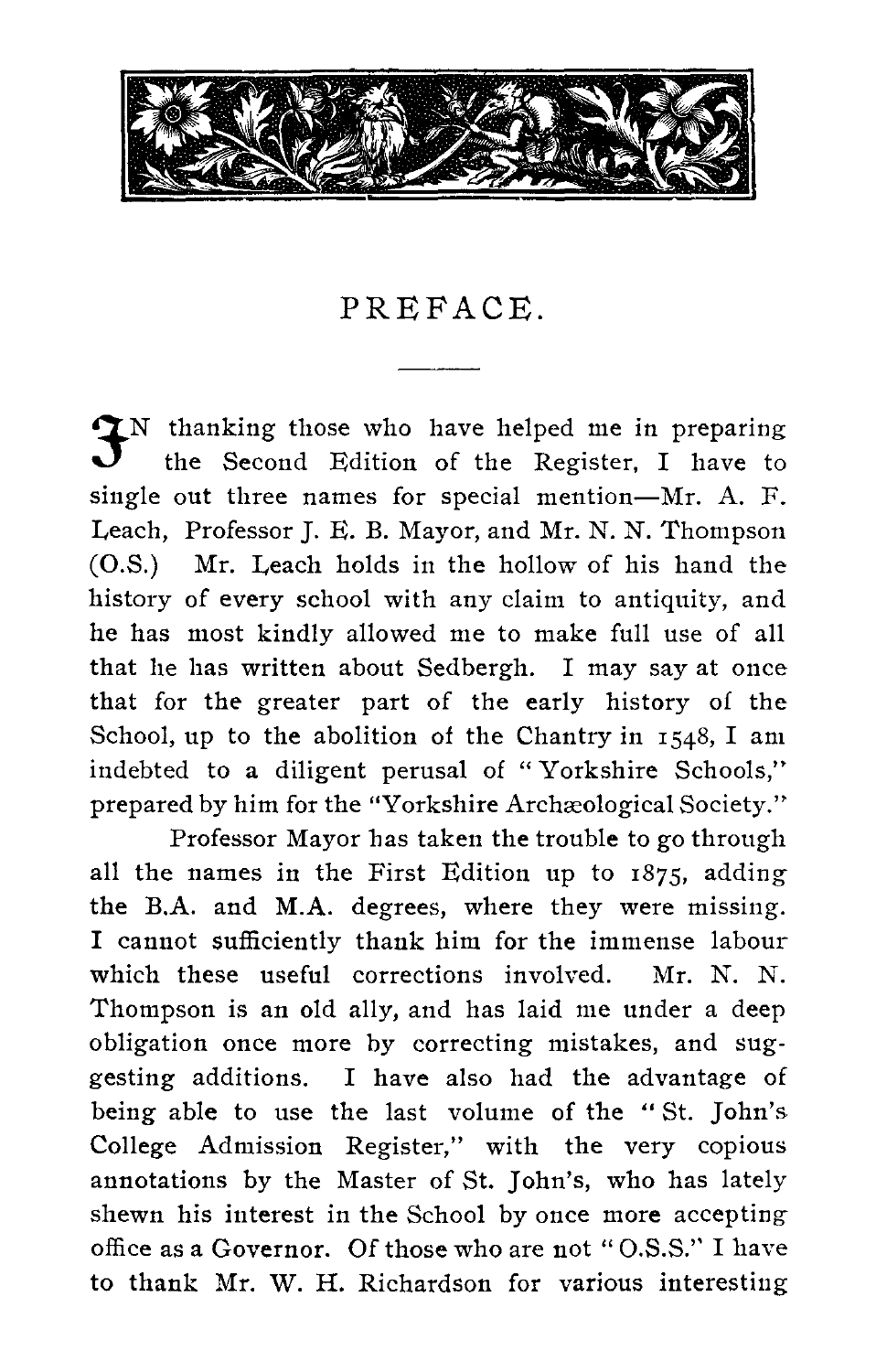pieces of information which he has sent me from time to time, Mr. Harper Gaythorpe, of Barrow, who has unearthed one or two fresh early Sedberghians, and Mr. J. Handley. Mr. A. J. K. Martyn, my colleague, has been kind enough to alter the general Plan of Buildings, so as to bring it up to date.

I have, of course, found the O.S. Club Book of immense value for the addresses of later Sedberghians. I have written elsewhere of the foundation of the Club by Mr. A. J. Fowler ; every one connected with the School owes a deep debt of gratitude to him and his successors, Messrs. F. W. Odgers, and D. Marshall, the present O.S. Club Secretary, for their efforts to bring old Sedberghians together.

For the view of Winder and the River scenes, as well as for the Chapel interior and two of the groups, I am indebted to the kindness of Mr. P. A. Thomas.

Mr. R. Jackson (0.S.), who publishes the book, has shewn the same care and interest that he did in preparing the First Edition.

Finally, my thanks are due to several old Sedberghians who have kindly helped me with addresses, especially Messrs. J. D. Betham, W. P. Boustead, A. Hope, A. T. S. Maclver, W. B. Odgers, F. H. M. Parker, H. G. Wilson, and J. Harold Worthington.

B. WILSON.

BYNAC, SEDBERGH, *June,* 1909.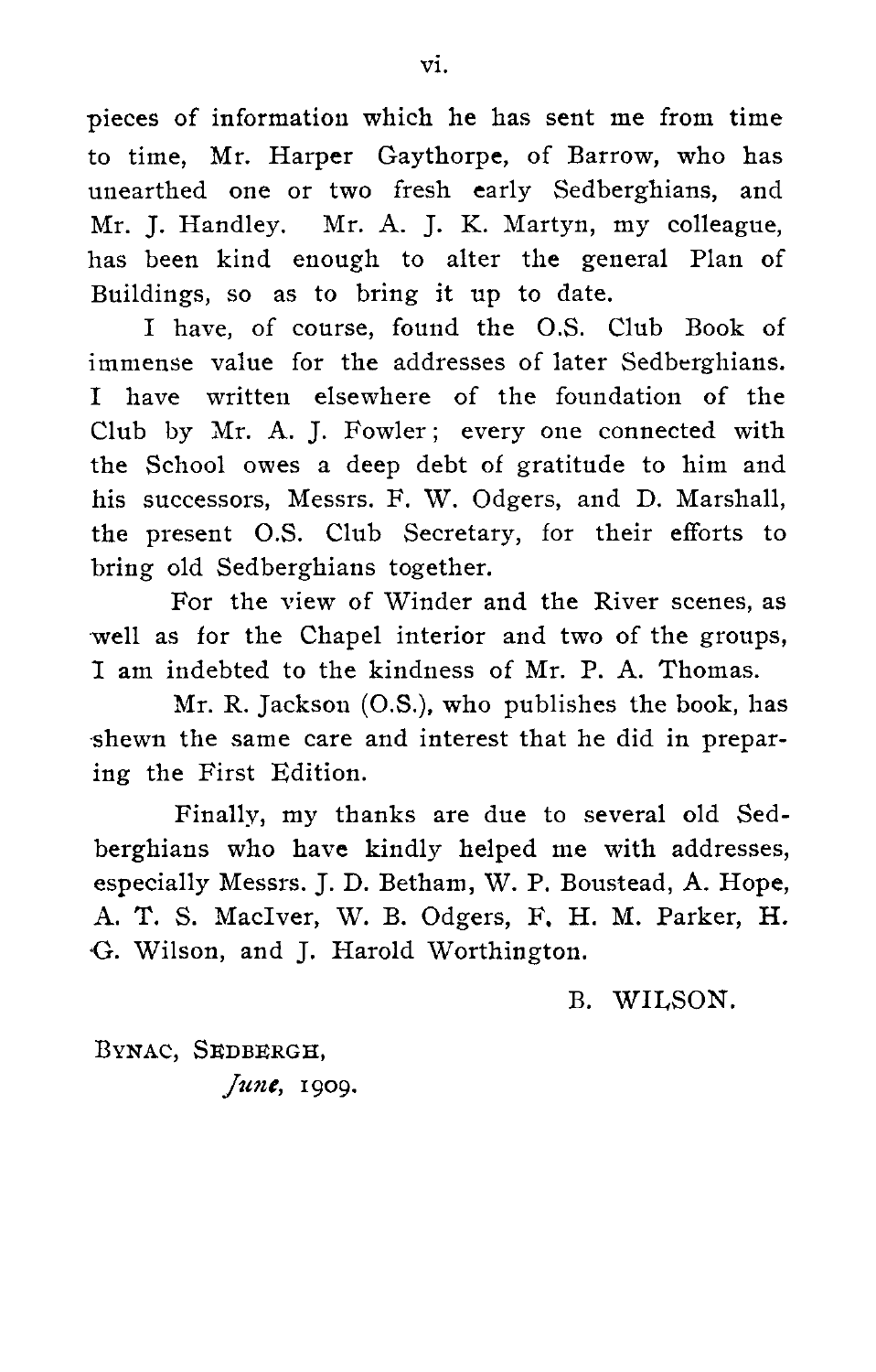

CONTENTS.

 $\overline{\phantom{a}}$  $\sim$ 

|                                                                 |  |  |     |         |  | PAGE.     |
|-----------------------------------------------------------------|--|--|-----|---------|--|-----------|
| HISTORY OF THE SCHOOL                                           |  |  |     |         |  | - 61<br>I |
| THE GOVERNORS                                                   |  |  |     |         |  | 62        |
| HEAD MASTERS                                                    |  |  |     |         |  | $63 - 66$ |
| ASSISTANT-MASTERS.                                              |  |  |     |         |  | $67 - 74$ |
| NOTES ON THE REGISTER                                           |  |  |     |         |  | $75 - 77$ |
| THE REGISTER                                                    |  |  |     |         |  | 78 - 589  |
| HONOURS LIST                                                    |  |  |     |         |  | 590-615   |
| PRIZE LISTS.                                                    |  |  |     |         |  | 616-618   |
| THREE SCHOOL LISTS                                              |  |  |     |         |  | 619-622   |
| CRICKET ELEVENS                                                 |  |  |     |         |  | 623-630   |
| FOOTBALL FIFTEENS                                               |  |  |     |         |  | 631-636   |
| <b>ATHLETICS</b>                                                |  |  |     |         |  | 637-647   |
| OPEN GYMNASIUM                                                  |  |  |     |         |  | 648-649   |
| SWIMMING AND DIVING                                             |  |  |     |         |  | 649-650   |
| BISLEY SHOOTING EIGHT                                           |  |  |     |         |  | . 651     |
| <b>HOUSE CUPS</b>                                               |  |  |     |         |  | 651-652   |
| INTER-SCHOOL CRICKET MATCHES.                                   |  |  |     |         |  | 653-654   |
| INTER-SCHOOL FOOTBALL MATCHES                                   |  |  |     |         |  | 654-656   |
| LIST OF OLD SEDBERGHIANS WHO SERVED IN THE<br>SOUTH AFRICAN WAR |  |  |     |         |  | 656-659   |
| APPENDIX:-                                                      |  |  |     |         |  |           |
| SCHOOL-BOY'S LETTERS<br>A                                       |  |  | TWO | HUNDRED |  |           |
| YEARS AGO                                                       |  |  |     |         |  | 660-662   |
| LETTER TO MR. ROMNEY                                            |  |  |     |         |  | 662-663   |
| A SCHOOL-BOY'S ILLNESS, &C.                                     |  |  |     |         |  | 663-664   |
| DATES OF BUILDINGS                                              |  |  |     |         |  | 665       |
| LATE CORRECTIONS                                                |  |  |     |         |  | 666       |
| INDEX                                                           |  |  |     |         |  | 667-700   |
|                                                                 |  |  |     |         |  |           |
|                                                                 |  |  |     |         |  |           |
|                                                                 |  |  |     |         |  |           |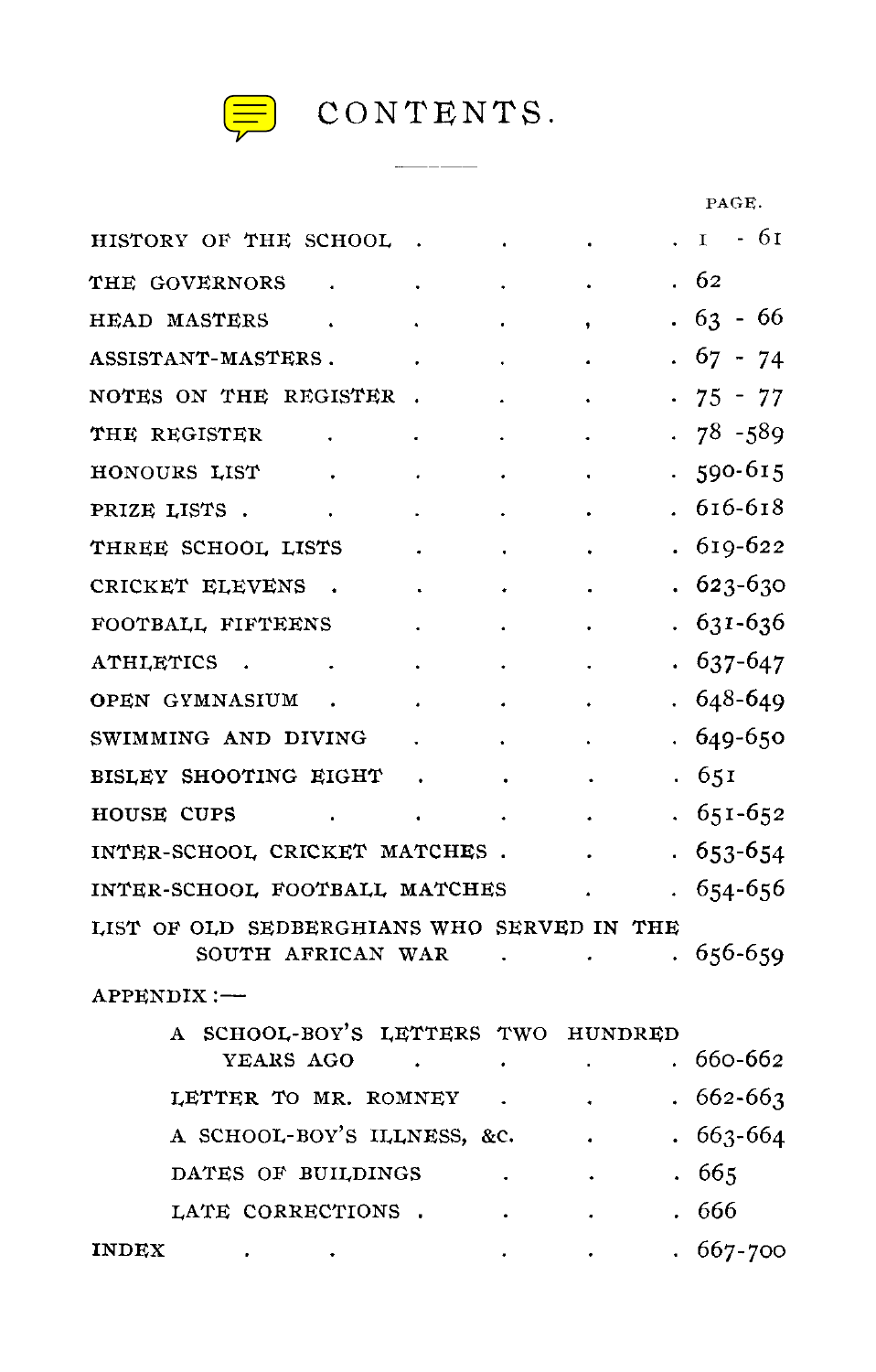

## LIST OF ILLUSTRATIONS.

| ILLUSTRATIONS.<br>LIST<br>OF<br>Frontispiece<br>General View, looking South<br>$\blacksquare$<br>King Edward VI. Charter<br>General Plan of School Buildings<br>Dr. Roger Lupton, Founder<br>The Old School<br>Interior of the Chapel<br>Sir Francis S. Powell, Bart., M.P., Chairman of the Govern-<br>ing Body -<br>The Church and part of Cricket Field<br>Dr. Wynne Bateman, Head Master, 1746-1782.<br>The Old School House (now Evans House)<br>A River Scene<br>Rev. J. H. Evans, Head Master, 1838-1861<br>Interior of Powell Hall<br>A Choir Picnic-Halt at Dent on return journey<br>Rev. F. Heppenstall, Head Master, 1875-1879<br>H. G. Hart, Head Master, 1880-1900<br>"The Old Gang"<br>Cautley Spout<br>Football Fifteen, that first played Loretto<br>"When we were Boys together"<br>A Bathing Pool<br>C. Lowry, Head Master, 1900-1907<br>The Lune, from Killington Bridge |                |
|----------------------------------------------------------------------------------------------------------------------------------------------------------------------------------------------------------------------------------------------------------------------------------------------------------------------------------------------------------------------------------------------------------------------------------------------------------------------------------------------------------------------------------------------------------------------------------------------------------------------------------------------------------------------------------------------------------------------------------------------------------------------------------------------------------------------------------------------------------------------------------------------|----------------|
|                                                                                                                                                                                                                                                                                                                                                                                                                                                                                                                                                                                                                                                                                                                                                                                                                                                                                              |                |
|                                                                                                                                                                                                                                                                                                                                                                                                                                                                                                                                                                                                                                                                                                                                                                                                                                                                                              |                |
|                                                                                                                                                                                                                                                                                                                                                                                                                                                                                                                                                                                                                                                                                                                                                                                                                                                                                              | Facing<br>Page |
|                                                                                                                                                                                                                                                                                                                                                                                                                                                                                                                                                                                                                                                                                                                                                                                                                                                                                              |                |
|                                                                                                                                                                                                                                                                                                                                                                                                                                                                                                                                                                                                                                                                                                                                                                                                                                                                                              | 1              |
|                                                                                                                                                                                                                                                                                                                                                                                                                                                                                                                                                                                                                                                                                                                                                                                                                                                                                              | 4              |
|                                                                                                                                                                                                                                                                                                                                                                                                                                                                                                                                                                                                                                                                                                                                                                                                                                                                                              | 32             |
|                                                                                                                                                                                                                                                                                                                                                                                                                                                                                                                                                                                                                                                                                                                                                                                                                                                                                              | 48             |
|                                                                                                                                                                                                                                                                                                                                                                                                                                                                                                                                                                                                                                                                                                                                                                                                                                                                                              | 60             |
|                                                                                                                                                                                                                                                                                                                                                                                                                                                                                                                                                                                                                                                                                                                                                                                                                                                                                              | 98             |
|                                                                                                                                                                                                                                                                                                                                                                                                                                                                                                                                                                                                                                                                                                                                                                                                                                                                                              | 174            |
|                                                                                                                                                                                                                                                                                                                                                                                                                                                                                                                                                                                                                                                                                                                                                                                                                                                                                              | 188            |
|                                                                                                                                                                                                                                                                                                                                                                                                                                                                                                                                                                                                                                                                                                                                                                                                                                                                                              | 206            |
|                                                                                                                                                                                                                                                                                                                                                                                                                                                                                                                                                                                                                                                                                                                                                                                                                                                                                              | 248            |
|                                                                                                                                                                                                                                                                                                                                                                                                                                                                                                                                                                                                                                                                                                                                                                                                                                                                                              | 262            |
|                                                                                                                                                                                                                                                                                                                                                                                                                                                                                                                                                                                                                                                                                                                                                                                                                                                                                              | 296            |
|                                                                                                                                                                                                                                                                                                                                                                                                                                                                                                                                                                                                                                                                                                                                                                                                                                                                                              | 326            |
|                                                                                                                                                                                                                                                                                                                                                                                                                                                                                                                                                                                                                                                                                                                                                                                                                                                                                              | 344            |
|                                                                                                                                                                                                                                                                                                                                                                                                                                                                                                                                                                                                                                                                                                                                                                                                                                                                                              | 352            |
|                                                                                                                                                                                                                                                                                                                                                                                                                                                                                                                                                                                                                                                                                                                                                                                                                                                                                              | 374            |
|                                                                                                                                                                                                                                                                                                                                                                                                                                                                                                                                                                                                                                                                                                                                                                                                                                                                                              | 404            |
|                                                                                                                                                                                                                                                                                                                                                                                                                                                                                                                                                                                                                                                                                                                                                                                                                                                                                              | 436            |
|                                                                                                                                                                                                                                                                                                                                                                                                                                                                                                                                                                                                                                                                                                                                                                                                                                                                                              | 472            |
|                                                                                                                                                                                                                                                                                                                                                                                                                                                                                                                                                                                                                                                                                                                                                                                                                                                                                              | 508            |
|                                                                                                                                                                                                                                                                                                                                                                                                                                                                                                                                                                                                                                                                                                                                                                                                                                                                                              | 534            |
| F. B. Malim, present Head Master -                                                                                                                                                                                                                                                                                                                                                                                                                                                                                                                                                                                                                                                                                                                                                                                                                                                           | 576            |
| Winder                                                                                                                                                                                                                                                                                                                                                                                                                                                                                                                                                                                                                                                                                                                                                                                                                                                                                       | 604            |
| C. E. Pumphrey running the "Ten Mile" -                                                                                                                                                                                                                                                                                                                                                                                                                                                                                                                                                                                                                                                                                                                                                                                                                                                      | 644            |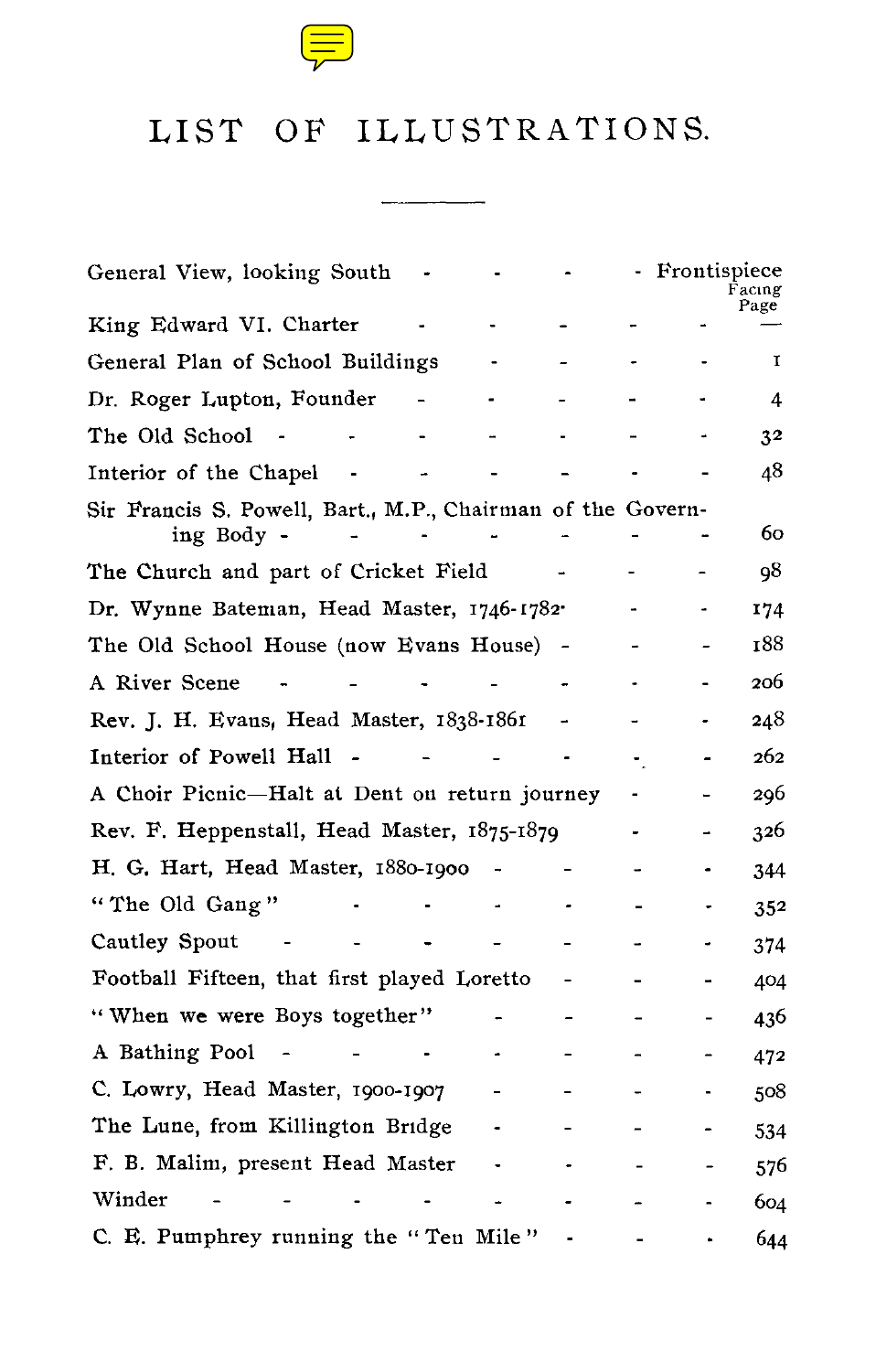#### KING EDWARD THE SIXTH'S CHARTER.

--

The Charter is in the possession of the Governors, and in very good condition. It was thought best, however, to reproduce the original draft, as passed by the Council, for the sake of the signatures, which the Governors' copy does not possess. This original draft, which, unfortunately, has suffered a good deal from damp, is in the Bodleian Library at Oxford :—how it came there the authorities have no idea.

The date of the Charter is May 14th, 1552; though the date on the seal is 1551, and the Bodleian Charter is endorsed " expedita apud Grenewich xxix° die Aprilis anno regni Regis Edwardi vi<sup>ti</sup> quinto (1551) per Taverner." Richard Taverner, who drew up the document, was a Clerk of the Signet, afterwards High Sheriff of Oxford, and died in 1575.

The Signatures are  $:$ 

EDWARD THE KING.

E. SOMERSET (Edward, Duke of Somerset, Protector ; afterwards beheaded).

T. CANT. (Thomas Cranmer, Archbishop of Canterbury ; burnt in 1556).

R. RYCHE CANC. (Richard, Lord Rich, Lord Chancellor).

W, WILTESH. (William, Earl of Wiltshire, Lord Treasurer).

J. BEDFORD (John, Earl of Bedford).

W. NORTHr. (William, Marquis of Northampton).

E. CLYNTON (Edward, Lord Clinton).

T. DARCY (Thomas, Lord D'Arcy, Lord Chamberlain).

G. COBHAM (George, Lord Cobham).

T. ELY (Thomas Goodrick, Bishop of Ely).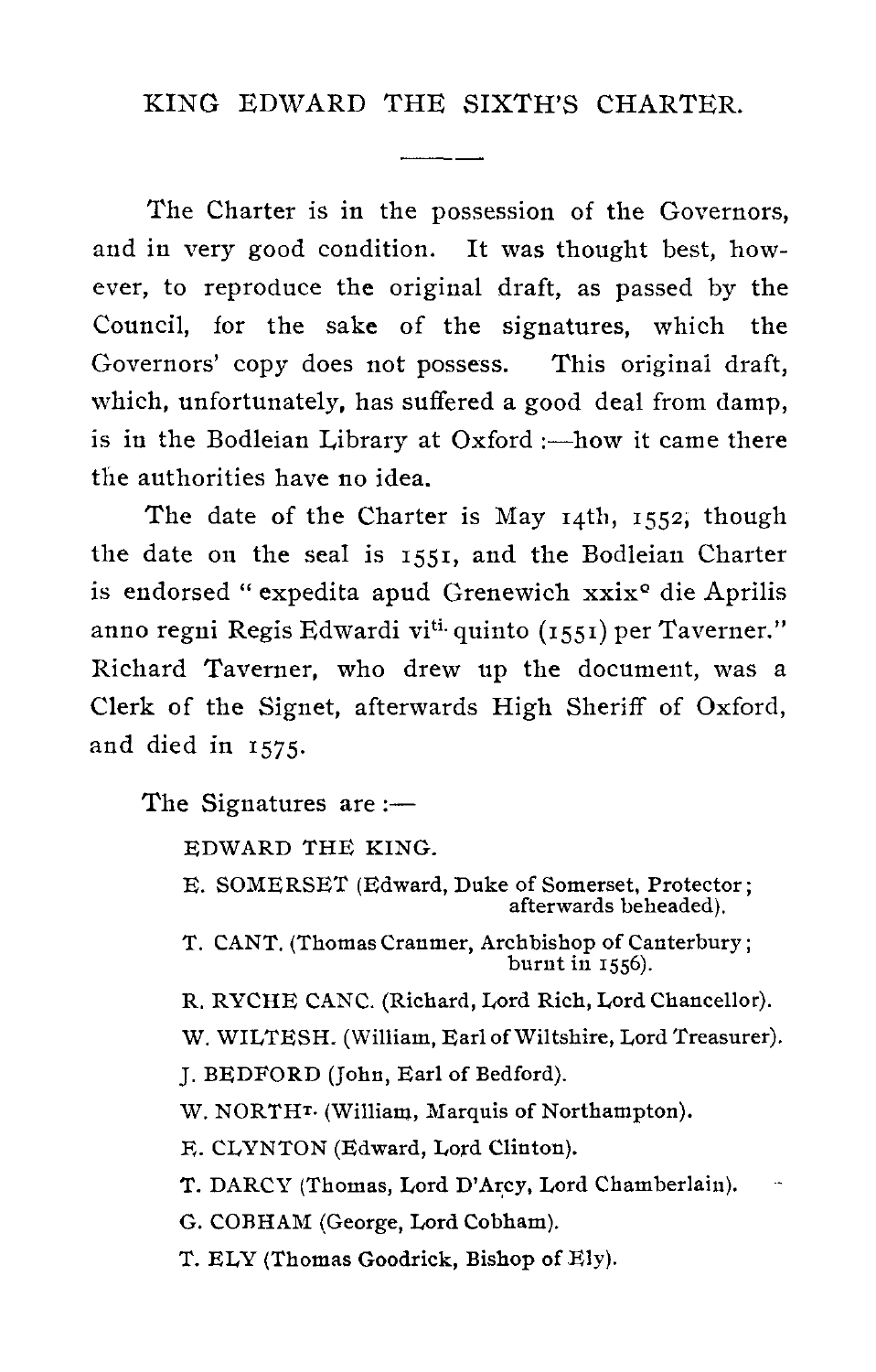

### THE SCHOOL ARMS.

 $\mathbf{\Sigma}$  N response to a request from several quarters, a short description of the School Coat of Arms is appended.

Dr. Harry Lupton, the present representative of the family, writes that the Arms were granted in 1485 by Sir Christopher Barker to Dr. Roger Lupton, the Founder of the School, and he blazons them thus : " Argent, a chevron sable charged with three lilies of the field, their lower leaves sessile and vert, between three wolves' heads erased and sable, tongued gules. In chief gules, between two escallops or, a cross tau of the same."

Translated from the language of heraldry, this means that the field or ground of the shield is argent (silver); the chevron or pyramidal device is black; the three lilies upon it have their lower leaves unstalked and vert (green); the three wolves' heads which have been erased (torn off), are black, and their tongues, gules (red); the 'chief' or upper third of the shield is red, and the two escallop shells upon it with the ' tau' cross between them, are or (golden).

The wolves' heads recall the first syllable of Lup-ton (Latin lup-us, a wolf). A tun, with ' Lup ' between the hoops, was the Founder's favourite method of playing on his name.